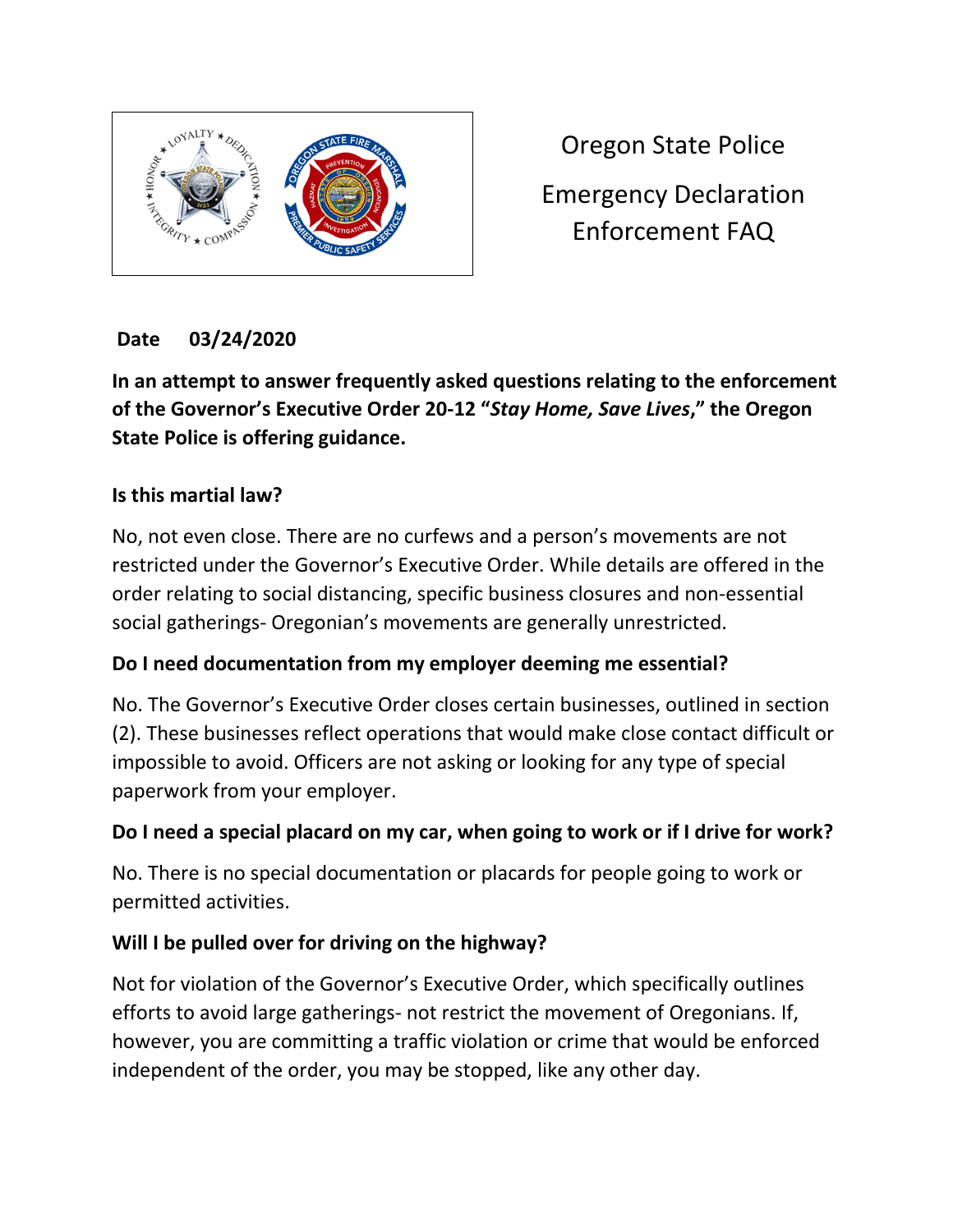## **Are the state lines closed and are there roadblocks?**

No, traffic is moving freely within Oregon and our border states. There are no roadblocks or restrictions of vehicle movement. Washington State is operating under a similar executive order from their Governor, so Oregonians should be aware of these provisions when traveling in their state.

# **If my business is closed, can I still go to work if my employer makes me? Won't I be arrested?**

While the order prohibits the public from congregating at a closed business, the employer may still have work to do on site. As long as employees are not conducting business that is prohibited by the Executive Order, it is okay to still be at the worksite. No "passes" or paperwork is required.

#### **Are rest areas open?**

Yes, generally. Some rest areas are connected to parks, which are currently closed to comply with the Executive Order.

# **Are police arresting or ticketing people in public or in violation of the Governor's Executive Order?**

People that violate the Governor's Order in an Emergency Declaration could be arrested or cited, which is a C Misdemeanor- the lowest level of criminal conduct designation. All Oregon law enforcement are united on the premise that police action is extremely undesirable and we hope to educate Oregonians if congregating in violation of the Governor's Order. Citation or arrest would be an extreme last resort if a person failed to comply with the lawful direction of a police officer.

# **What about my kids that may congregate in a place without my permission, like a skate park?**

Police know our children don't often take their parent's advice and may ignore direction when away. Like adults found to be congregating in a location, officers will likely approach the youths and educate them on the order. Citations and arrest are extremely unlikely, reserved for only the most extreme circumstances.